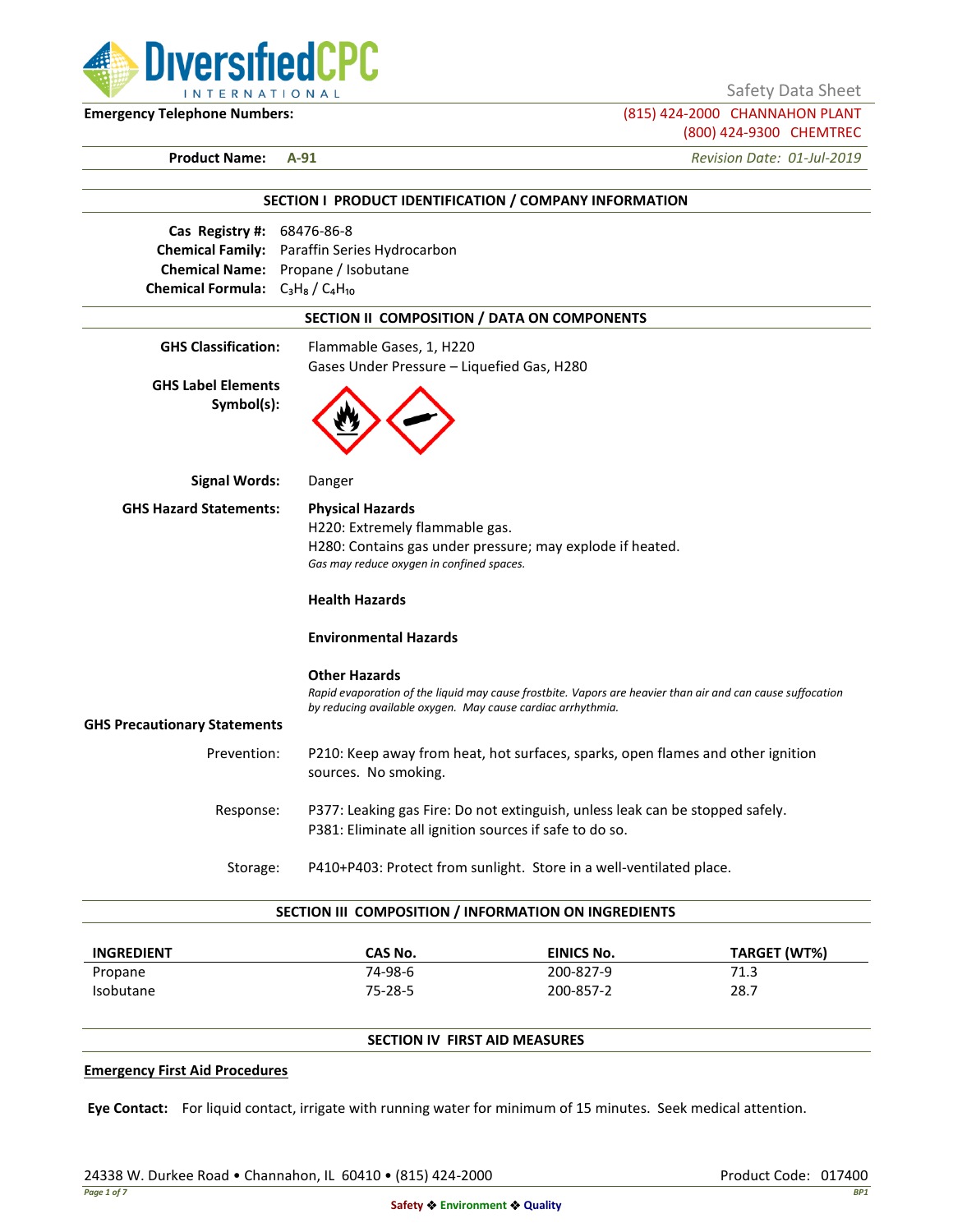

| Skin Contact: For liquid contact, warm areas gradually and get medical attention if there is evidence of frost bite or tissue |
|-------------------------------------------------------------------------------------------------------------------------------|
| damage. Flush area with lukewarm water. Do not rub affected area. If blistering occurs, apply a sterile                       |
| dressing. Seek medical attention.                                                                                             |
|                                                                                                                               |

**Inhalation:** Remove to fresh air. Artificial respiration and/or oxygen may be necessary. Consult a physician. **Ingestion:** This material is a gas under normal atmospheric conditions and ingestion is unlikely.

Most important symptoms and effects

**Acute:** Anesthetic effects at high concentrations.

**Delayed:** None known or anticipated. See Section 11 for information on effects from chronic exposure, if any.

**Notes to Physician:** Epinephrine and other sympathomimetic drugs may initiate cardiac arrhythmias in persons exposed to high concentrations of hydrocarbon solvents (e.g., in enclosed spaces or with deliberate abuse). The use of other drugs with less arrhythmogenic potential should be considered. If sympathomimetic drugs are administered, observe for the development of cardiac arrhythmias.

#### **SECTION V FIRE FIGHTING MEASURES**

### **Suitable Extinguishing Media:**

Water spray, Water mist, Foam, Dry chemical or Carbon Dioxide. Carbon dioxide can displace oxygen. Use caution when applying carbon dioxide in confined spaces.

### **Fire Fighting Procedures:**

For fires beyond the initial stage, emergency responders in the immediate hazard area should wear protective clothing. When the potential chemical hazard is unknown, in enclosed or confined spaces, a self contained breathing apparatus should be worn. In addition, wear other appropriate protective equipment as conditions warrant (see Section 8). Isolate immediate hazard area and keep unauthorized personnel out. Stop spill/release if it can be done safely. If this cannot be done, allow fire to burn. Move undamaged containers from immediate hazard area if it can be done safely. Stay away from ends of container. Water spray may be useful in minimizing or dispersing vapors and to protect personnel. Cool equipment exposed to fire with water, if it can be done safely.

### **Unusual Fire and Explosion Hazards:**

Extremely flammable. Contents under pressure. This material can be ignited by heat, sparks, flames, or other sources of ignition. The vapor is heavier than air. Vapors may travel considerable distances to a source of ignition where they can ignite, flash back, or explode. May create vapor/air explosion hazard indoors, in confined spaces, outdoors, or in sewers. If container is not properly cooled, it can rupture in the heat of a fire. Drains can be plugged and valves made inoperable by the formation of ice if rapid evaporation of large quantities of the liquefied gas occurs. Do not allow run-off from fire fighting to enter drains or water courses – may cause explosion hazard in drains and may reignite.

**Hazardous Combustion Products**: Combustion may yield smoke, carbon monoxide, and other products of incomplete combustion. Oxides of nitrogen and sulfur may also be formed.

*See Section 9 for Flammable Properties including Flash Point and Flammable (Explosive) Limits.*

### **NPCA - HMIS RATINGS**

| <b>HEALTH</b>              |  |
|----------------------------|--|
| <b>FLAMMABILITY</b>        |  |
| <b>REACTIVITY</b>          |  |
| <b>PERSONAL PROTECTION</b> |  |

**PERSONAL PROTECTION - (***Personal Protection Information To Be Supplied By The User)*

### **SECTION VI ACCIDENTAL RELEASE MEASURES**

**Steps To Be Taken If Material Is Released or Spilled**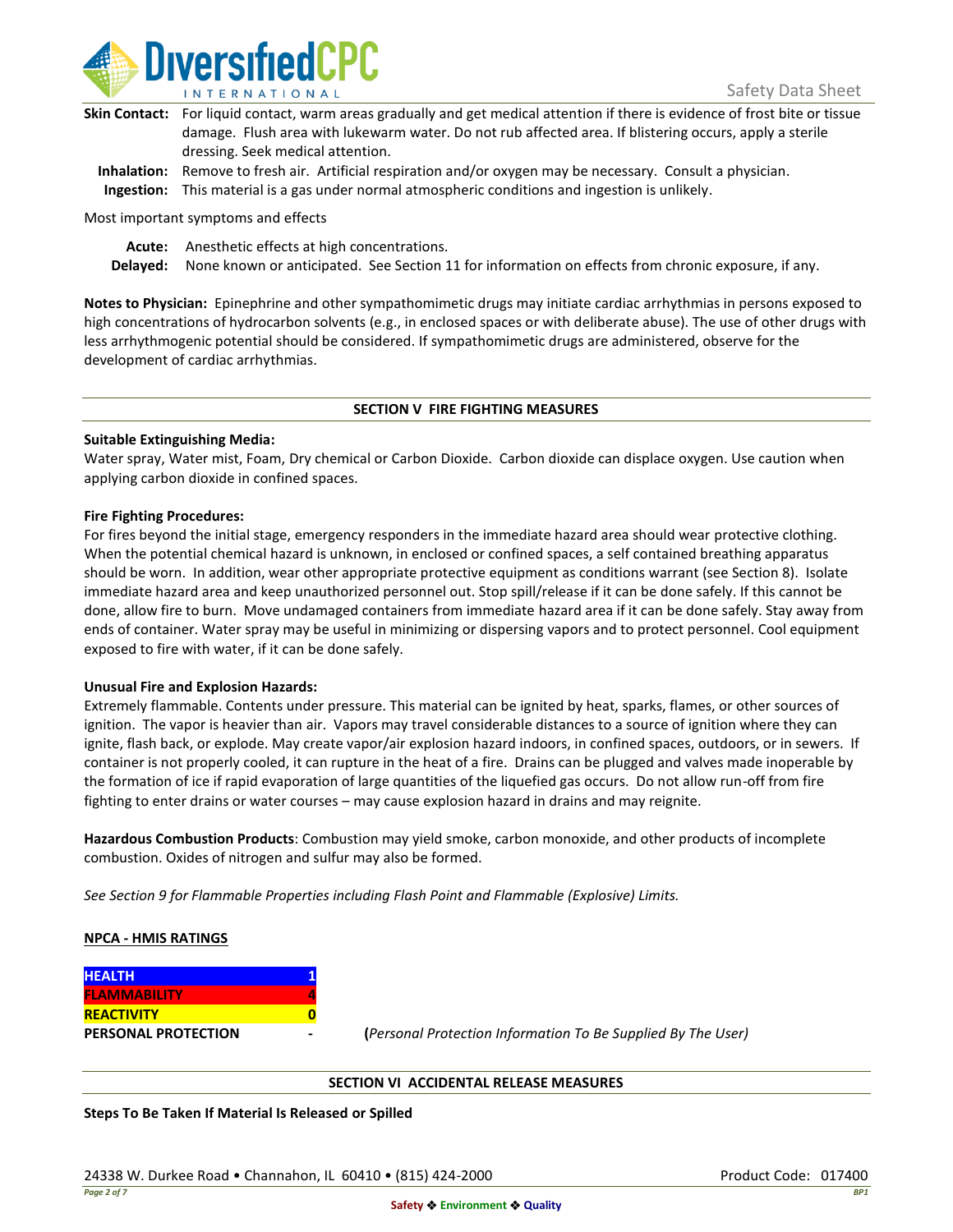

Avoid sources of ignition - ventilate area. Use water fog to evaporate or ventilate. Protect body against contact with liquid. If confined space - use self contained breathing apparatus. Consult local fire authorities.

**Personal Precautions:** Extremely flammable. Spillages of liquid product will create a fire hazard and may form an explosive atmosphere. Keep all sources of ignition and hot metal surfaces away from spill/release if safe to do so. The use of explosion-proof electrical equipment is recommended. Beware of accumulation of gas in low areas or contained areas, where explosive concentrations may occur. Prevent from entering drains or any place where accumulation may occur. Ventilate area and allow to evaporate. Stay upwind and away from spill/release. Avoid direct contact with material. For large spillages, notify persons downwind of the spill/release, isolate immediate hazard area and keep unauthorized personnel out. Wear appropriate protective equipment, including respiratory protection, as conditions warrant (see Section 8). See Sections 2 and 7 for additional information on hazards and precautionary measures.

**Environmental Precautions:** Stop spill/release if it can be done safely. Water spray may be useful in minimizing or dispersing vapors. If spill occurs on water notify appropriate authorities and advise shipping of any hazard.

**Methods for Containment and Clean-Up**: Notify relevant authorities in accordance with all applicable regulations.

Recommended measures are based on the most likely spillage scenarios for this material; however local conditions and regulations may influence or limit the choice of appropriate actions to be taken.

## **SECTION VII HANDLING AND STORAGE**

**Precautions for safe handling:** Comply with state and local regulations covering liquefied petroleum gases. Comply with NFPA Pamphlet #58. Keep away from heat or sources of ignition. Prohibit smoking in areas of storage or use. Take precautionary measures against static discharge. Use good personal hygiene practices and wear appropriate personal protective equipment (see section 8).

Contents are under pressure. Gases can accumulate in confined spaces and limit oxygen available for breathing. Use only with adequate ventilation. The use of explosion-proof electrical equipment is recommended and may be required (see appropriate fire codes). Refer to NFPA-70 and/or API RP 2003 for specific bonding/grounding requirements. Electrostatic charge may accumulate and create a hazardous condition when handling or processing this material. To avoid fire or explosion, dissipate static electricity during transfer by grounding and bonding containers and equipment before transferring material.

Do not enter confined spaces such as tanks or pits without following proper entry procedures such as ASTM D-4276 and 29CFR 1910.146.

**WARNING**: Unless otherwise specifically indicated, no odorant is added to this product. You cannot depend upon your sense of smell for leak detection! Ensure appropriate gas detection is available and working for the detection of leaks.

**Conditions for safe storage:** Keep container(s) tightly closed and properly labeled. Use and store this material in cool, dry, well ventilated areas away from heat, direct sunlight, hot metal surfaces, and all sources of ignition. Store only in approved containers. Post area "No Smoking or Open Flame." Keep away from any incompatible material (see Section 10). Protect container(s) against physical damage. Outdoor or detached storage is preferred. Indoor storage should meet OSHA standards and appropriate fire codes.

"Empty" containers retain residue and may be dangerous. Do not pressurize, cut, weld, braze, solder, drill, grind, or expose such containers to heat, flame, sparks, or other sources of ignition. They may explode and cause injury or death. Avoid exposing any part of a compressed-gas cylinder to temperatures above 125F (51.6C).

Gas cylinders should be stored outdoors or in well ventilated storerooms at no lower than ground level and should be quickly removable in an emergency.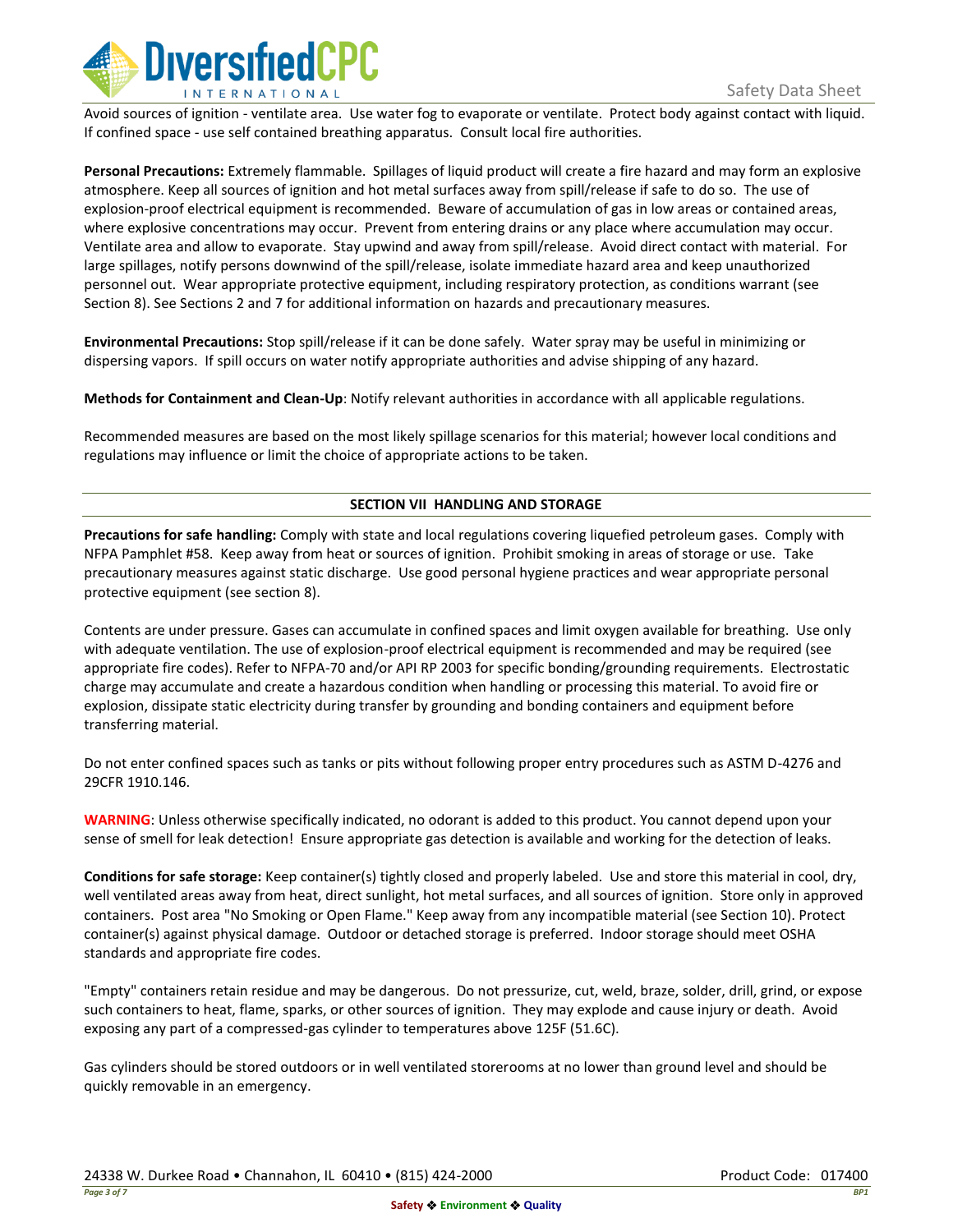

### **SECTION VIII EXPOSURE CONTROLS / PERSONAL PROTECTION**

### **Exposure Limits**

| Component                      |                                                                                                                                                                                                                                                                                                                                                                                                                                                                                                                                            | <b>ACIGH</b><br>TLV (TWA) | <b>ACIGH</b><br><b>TLV (STEL)</b> | <b>OSHA PEL</b><br>(TWA) | <b>OTHER PEL</b> |
|--------------------------------|--------------------------------------------------------------------------------------------------------------------------------------------------------------------------------------------------------------------------------------------------------------------------------------------------------------------------------------------------------------------------------------------------------------------------------------------------------------------------------------------------------------------------------------------|---------------------------|-----------------------------------|--------------------------|------------------|
| Propane                        |                                                                                                                                                                                                                                                                                                                                                                                                                                                                                                                                            | Simple                    | Simple                            | 1000 ppm                 |                  |
|                                |                                                                                                                                                                                                                                                                                                                                                                                                                                                                                                                                            | Asphyxiant                | Asphyxiant                        |                          |                  |
| Isobutane                      |                                                                                                                                                                                                                                                                                                                                                                                                                                                                                                                                            |                           | 1000 ppm                          |                          |                  |
| <b>Engineering Controls:</b>   | If current ventilation practices are not adequate to maintain airborne concentrations below<br>the established exposure limits, additional engineering controls may be required.                                                                                                                                                                                                                                                                                                                                                           |                           |                                   |                          |                  |
| <b>Personal Protection:</b>    |                                                                                                                                                                                                                                                                                                                                                                                                                                                                                                                                            |                           |                                   |                          |                  |
| Eye/Face Protection:           | The use of eye protection (such as splash goggles) that meets or exceeds ANSI Z.87.1 is<br>recommended when there is potential liquid contact to the eye. Depending on conditions<br>of use, a face shield may be necessary.                                                                                                                                                                                                                                                                                                               |                           |                                   |                          |                  |
| Skin Protection:               | Impervious, insulated gloves recommended.                                                                                                                                                                                                                                                                                                                                                                                                                                                                                                  |                           |                                   |                          |                  |
| <b>Respiratory Protection:</b> | A NIOSH approved, self-contained breathing apparatus (SCBA) or equivalent operated in a<br>pressure demand or other positive pressure mode should be used in situations of oxygen<br>deficiency (oxygen content less than 19.5 percent), unknown exposure concentrations, or<br>situations that are immediately dangerous to life or health (IDLH).<br>A respiratory protection program that meets or is equivalent to OSHA 29 CFR 1910.134 and<br>ANSI Z88.2 should be followed whenever workplace conditions warrant a respirator's use. |                           |                                   |                          |                  |

Suggestions provided in this section for exposure control and specific types of protective equipment are based on readily available information. Users should consult with the specific manufacturer to confirm the performance of their protective equipment. Specific situations may require consultation with industrial hygiene, safety, or engineering professionals.

### **SECTION IX PHYSICAL AND CHEMICAL PROPERTIES**

| <b>Odor Threshold: No Data</b>                | <b>pH:</b> Not Applicable | <b>Appearance &amp; Odor:</b> Clear, colorless liquefied gas with sweet petroleum odor. |                                                    |
|-----------------------------------------------|---------------------------|-----------------------------------------------------------------------------------------|----------------------------------------------------|
| <b>Melting / Freezing Point:</b> No Data      |                           | Initial Boiling Point / Range: $-36.5$ TO $+10.9$ °F                                    |                                                    |
| Flash Point (Method): -156 °F (Estimated)     |                           |                                                                                         | <b>Evaporation Rate:</b> $> 1$ (Ethyl Ether = 1.0) |
| Lower Explosion Limit: 1.8% (vol.) Gas in air |                           | Upper Explosion Limit: 9.5% (vol.) Gas in air                                           |                                                    |
| Vapor Pressure @ 70 °F: 91 PSIG               |                           | <b>Vapor Density (air = 1.00):</b> 1.636                                                |                                                    |
| <b>Specific Gravity (H2O = 1.00):</b> $0.523$ |                           | Solubility in Water @ 70 °F: 0.008%                                                     |                                                    |
| Percent Volatile by Volume: 100%              |                           | Auto-ignition temperature: No Data                                                      |                                                    |
| Decomposition Data: No Data                   |                           | Viscosity: No Data                                                                      |                                                    |

## **SECTION X STABILITY AND REACTIVITY**

| Stable                                       |
|----------------------------------------------|
| Hazardous Polymerization: Can not occur      |
| None.                                        |
| Carbon monoxide, volatile hydrocarbon vapors |
| High heat, spark, and open flames            |
|                                              |

# **SECTION XI TOXICOLOGICAL INFORMATION**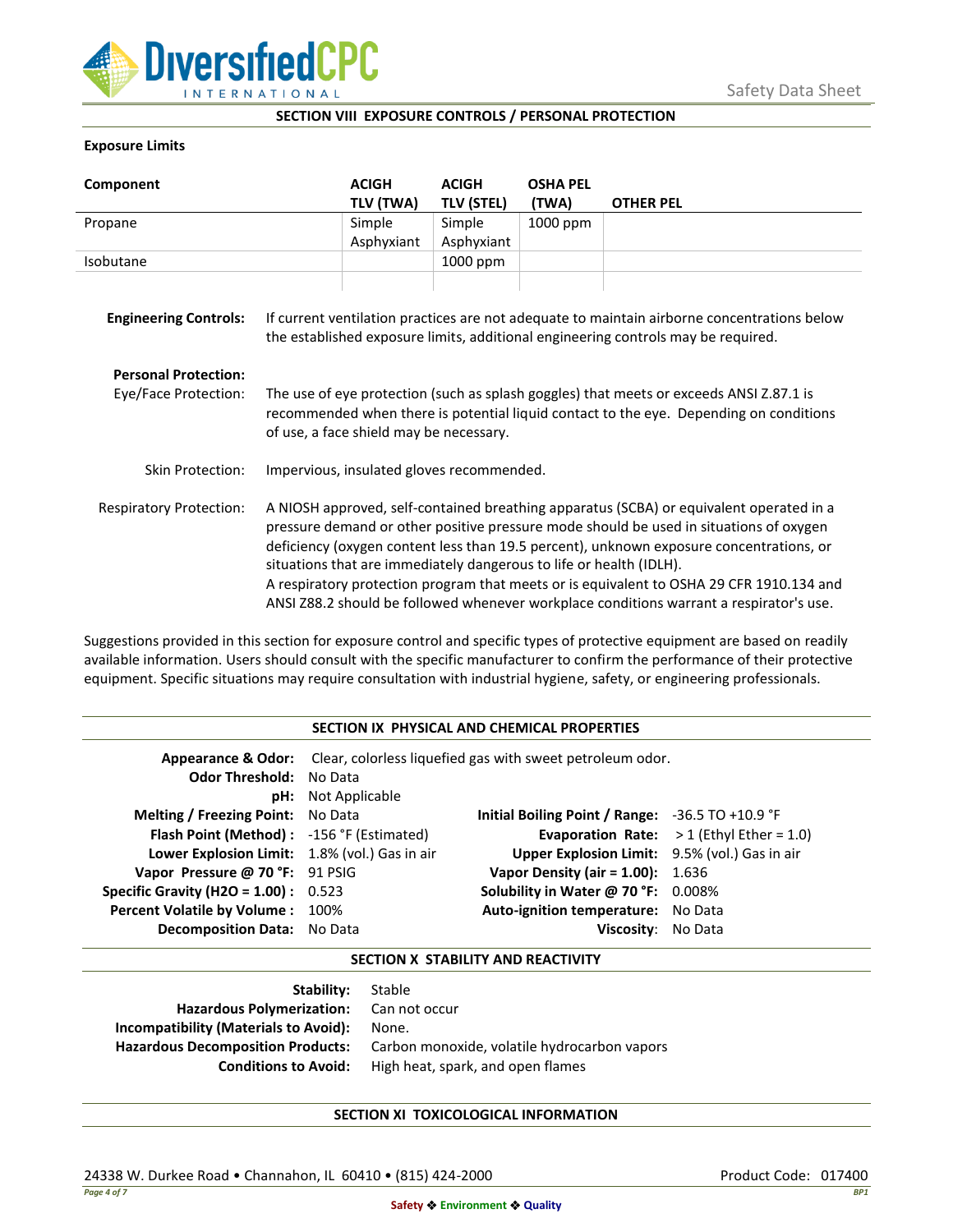

## **Effects Of Over Exposure**

**Ingestion:** Aspiration hazard!

- **Inhalation:** Inhalation of vapor may produce anesthetic effects and feeling of euphoria. Prolonged overexposure can cause rapid breathing, headache, dizziness, narcosis, unconsciousness, and death from asphyxiation, depending on concentration and time of exposure.
- **Skin Contact:** Contact with evaporating liquid can cause frostbite.

**Eye Contact:** Liquid can cause severe irritation, redness, tearing, blurred vision, and possible freeze burns.

**Specific Target Organ Toxicity (Single Exposure):** Not expected to cause organ effects from single exposure. **Specific Target Organ Toxicity (Repeated Exposure):** Not expected to cause organ effects from repeated exposure. **Carcinogenicity:** Not expected to cause cancer. This substance is not listed as a carcinogen by IARC, NTP or OSHA. **Germ Cell Mutagenicity:** Not expected to cause heritable genetic effects.

**Reproductive Toxicity:** Not expected to cause reproductive toxicity.

**Other Comments:** High concentrations may reduce the amount of oxygen available for breathing, especially in confined spaces. Hypoxia (inadequate oxygen) during pregnancy may have adverse effects on the developing fetus.

# **Information on Toxicological Effects of Components**

## **Propane**

*Target Organs:* No systemic or neurotoxic effects were noted in rats exposed to concentrations of propane as high as 12,000 ppm for 28 days.

*Reproductive Toxicity:* No adverse reproductive or developmental effects were observed in rats exposed to propane; no observed adverse effect level = 12,000 ppm.

## **n-Butane**

*Target Organs:* No systemic or neurotoxic effects were noted in rats exposed to concentrations of butane as high as 9,000 ppm for 28 days.

*Reproductive Toxicity:* No adverse reproductive or developmental effects were observed in rats exposed to butane; no observed adverse effect level = 12,000 ppm.

# **Isobutane**

*Target Organs:* No systemic or neurotoxic effects were noted in rats exposed to concentrations of isobutane as high as 9,000 ppm for 28 days.

*Reproductive Toxicity:* No adverse developmental effects were observed in rats exposed to concentrations of isobutane as high as 9000 ppm. Fertility and mating indices may have been affected at 9000 ppm but no effects were observed at 3000 ppm.

# **SECTION XII ECOLOGICAL INFORMATION**

**Toxicity:** Petroleum gases will readily evaporate from the surface and would not be expected to have significant adverse effects in the aquatic environment. Classification: No classified hazards.

**Persistence and Degradability:** The hydrocarbons in this material are expected to be inherently biodegradable. In practice, hydrocarbon gases are not likely to remain in solution long enough for biodegradation to be a significant loss process.

**Bioaccumulative Potential:** Not expected as having the potential to bioaccumulate.

**Mobility in Soil:** Due to the extreme volatility of petroleum gases, air is the only environmental compartment in which they will be found. In air, these hydrocarbons undergo photodegradation by reaction with hydroxyl radicals with half-lives ranging from 3.2 days for n-butane to 7 days for propane.

**Other Adverse Effects:** None anticipated.

### **SECTION XIII DISPOSAL INFORMATION**

### **Waste Disposal**

(1) Mechanical Recovery

24338 W. Durkee Road • Channahon, IL 60410 • (815) 424-2000 Product Code: 017400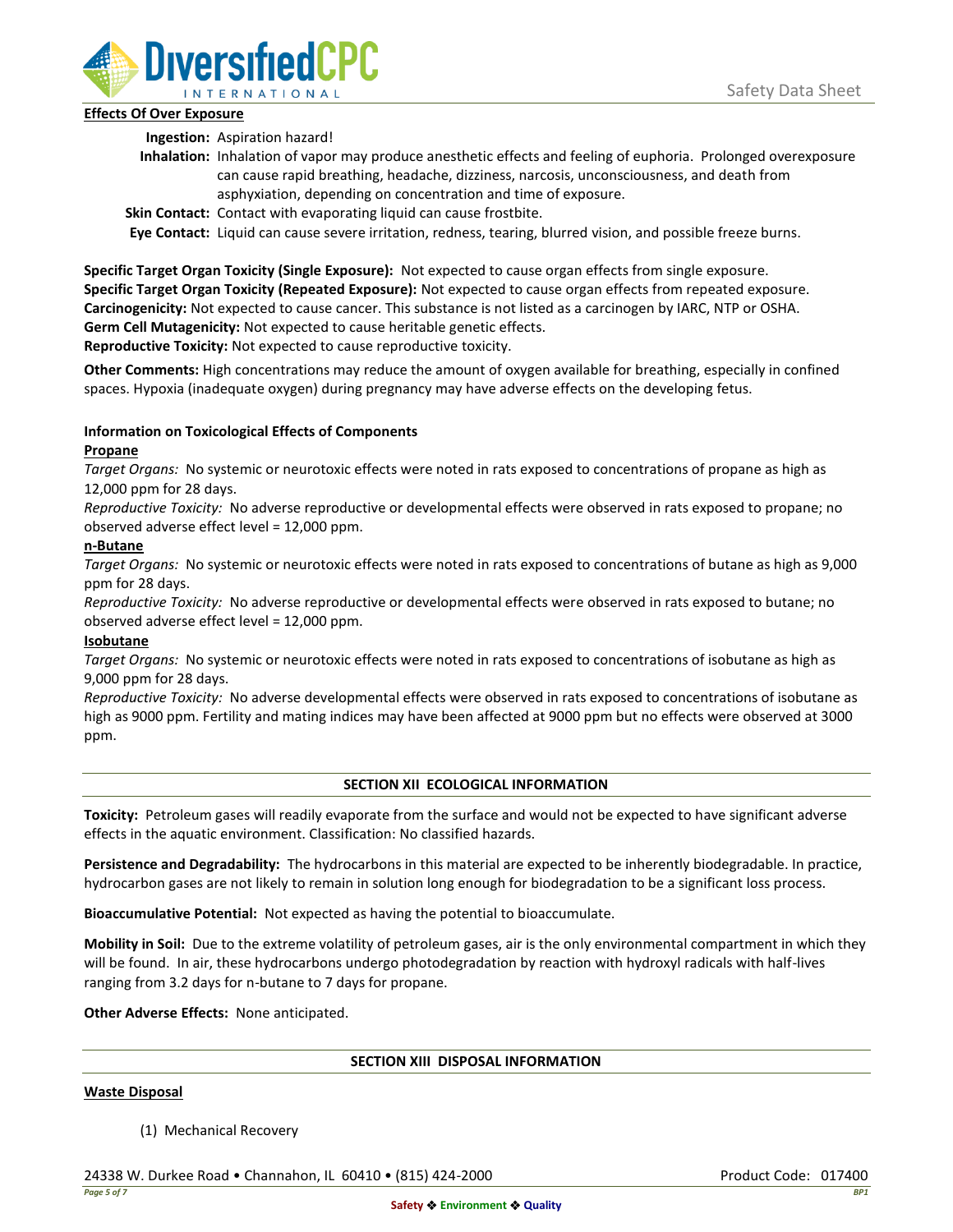

(2) Flare-Off At Safe Location (Vapors)

(3) Exhaust to Atmosphere in Safe Location (No Open Flames)

*\*\* Comply With All State and Local Regulations \*\**

### **SECTION XIV TRANSPORT INFORMATION**

#### **Transport Information**

UN1075, Petroleum Gases, Liquefied , 2.1

## **SECTION XV REGULATIONS**

### **Regulatory Information**

### **Chemical Inventories**

**USA TSCA:** All components of this product are listed on the TSCA Inventory. **Europe Einecs:** All components in this product are listed on EINECS **Canada Domestic Substances List (DSL):** This product and/or all of its components are listed on the Canadian DSL. **Australia AICS:** All components of this product are listed on AICS. **Korea ECL:** All components in this product are listed on the Korean Existing Chemicals Inventory (KECI). **Japan Miti (ENCS):** All components of this product are listed on MITI.

#### **SARA Title III:**

### **CERCLA/SARA (Section 302) Extremely Hazardous Substances and TPQs (in pounds):**

This material does not contain any chemicals subject to the reporting requirements of SARA 302 and 40 CFR 372.

### **SARA (311, 312) Hazard Class:**

| Acute Health:    | Yes |
|------------------|-----|
| Chronic Health:  | No  |
| Fire Hazard:     | Yes |
| Pressure Hazard: | Yes |

**SARA (313) Chemicals:** Not listed

**California Proposition 65:** This material does not contain any chemicals which are known to the State of California to cause cancer, birth defects or other reproductive harm at concentrations that trigger the warning requirements of California Proposition 65.

#### **EC Classification:**



F+ Extremely flammable

**Risk phrases:** 12 Extremely flammable.

## **Safety phrases:**

9 Keep container in a well-ventilated place.

16 Keep away from sources of ignition -No smoking.

33 Take precautionary measures against static discharges.

### **SECTION XVI OTHER INFORMATION**